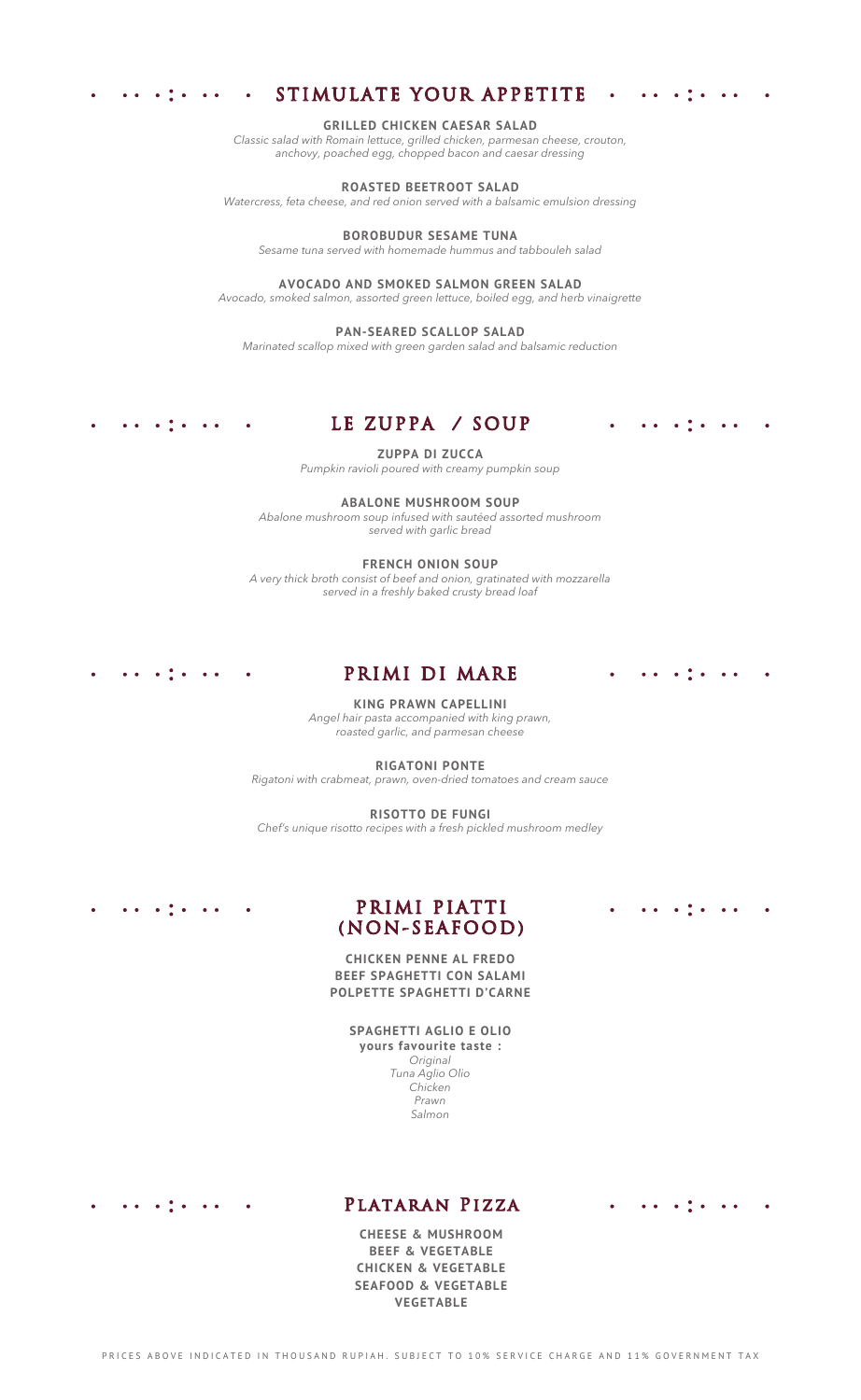

# SECONDI PIATTI

 $\mathbf{r}$  ,  $\mathbf{r}$  ,  $\mathbf{r}$  ,  $\mathbf{r}$ 

#### **FILLETO BLACK ANGUS TENDERLOIN**

*Black Angus tenderloin served with warm potato salad, medley mushroom, and sautéed vegetables*

#### **NORWEGIAN SALMON STEAK**

*Grilled salmon served with creamy leek potato and avocado salad with hollandaise sauce*

## **ROASTED CHICKEN FOIE GRAS**

*Stuffed with spinach and beef bacon, served with mashed pumpkin, green salad and foie gras*

#### **PAN-SEARED SNAPPER FILLET**

*Pan-seared fillet barramundi accompanied by pesto spaghetti, tomato cherry, served with cream lemon butter sauce*

#### **SIRLOIN STEAK COLONIAL**

*Grilled sirloin served with grilled vegetables, mashed potato and morel mushroom sauce*

#### **GRILL LAMB CHOPS ABUBA**

*Australian lamb rack marinated with Mediterranean sauce, sautéed sweet corn and butter potato wedges*

#### **GRILL BEEF RIBS BBQ**

*Australian beef ribs BBQ sauce, mustard sauce, green salad and French fries*

#### **KING PRAWN THERMIDOR**

*Cooking king prawn with cream, butter, lemon juice, chop parsley, parmesan cheese served with mashed potato and eggplant caponata.*

#### **MIX GRILL PLATARAN**

*Chicken Breast with mushroom sauce, Black Angus tenderloin with black pepper sauce, King prawn BBQ sauce, mashed potato, sautéed carrot and string bean*

## PLATARAN'S NUSANTARA MENU

#### **GADO GADO PLATARAN**

*An Indonesian salad, consist of steamed vegetables, hardboiled egg, tofu, soybean, and served with peanut sauce*

#### **MENTHOK MENTEL**

*Deep-fried local duck served with nasi uduk, sautéed water spinach, fried tofu, bean cake, and sambal kosak kosek*

#### **AYAM BAKAR SRIKANDI**

*Grilled spring half chicken cooked with red spices and lemongrass, served with sautéed bok choy and steamed rice*

#### **AYAM GORENG BUMBU**

*Deep-fried spring chicken with galangal, ginger, turmeric, garlic, shallot greeted with fresh vegetable and sambal uleg*

#### **BEEF RENDANG PLATARAN**

*Beef stewed in coconut milk served with cassava leaves, green beans and steamed rice*

#### **TUMPENG NUSANTARA**

*Yellow rice served with prawn balado, steamed fish wrapped in banana leaf, grilled chicken, caramelized sweet soybean cake, sautéed string beans, and beef skewers*

#### **NASI GORENG PLATARAN**

*Fried rice with chicken, beef or seafood served with Indonesian pickles, fried egg and crackers*

#### **UDANG ARSIK TAPANULI**

*King prawn simmered in red sauce, local basil, and lemongrass served with steamed rice*

## **IKAN OBONG**

*Grilled whole fish served with sautéed bok coy, red rice and sambal colo-colo*

#### **IGA BAKAR SAPI**

*Grilled Australian beef ribs with sambal matah, nasi uduk and sautéed cassava leaf*